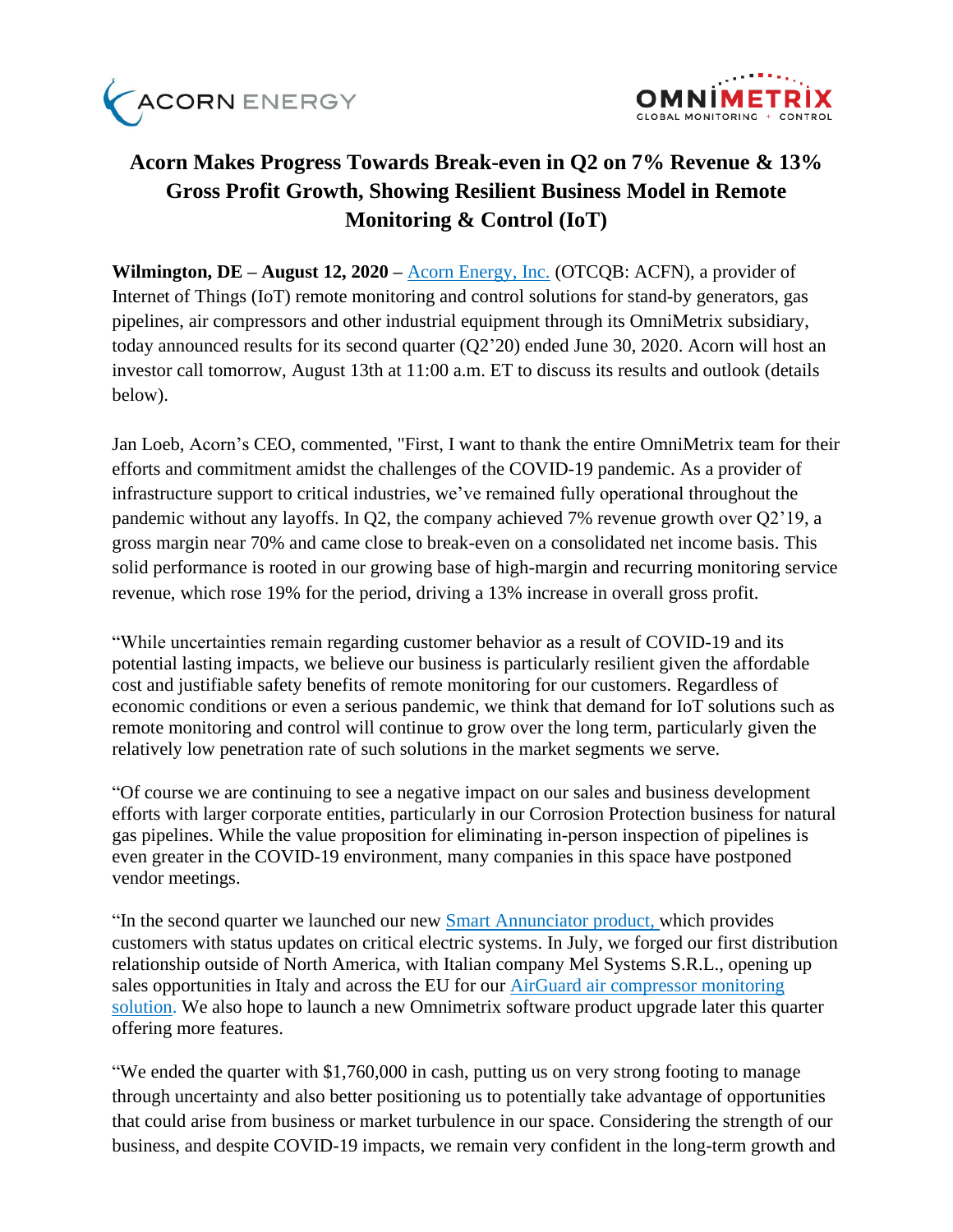cash generation potential of our businesses. We believe we have the correct strategy, the right team and enough capital to return to a 20% long-term growth trajectory by 2021."

| $($$ in thousands)   | O2'20       | 02'19                | <b>Change</b> | 6mo. 2020 | 6mo. 2019   | <b>Change</b> |
|----------------------|-------------|----------------------|---------------|-----------|-------------|---------------|
| Monitoring revenue   | 958         | 804<br>S             | 19.1%         | 1.853     | 1.570<br>\$ | 18.0%         |
| Hardware revenue     | 510         | 573<br><sup>\$</sup> | $-11.0\%$     | 953       | 1.134<br>\$ | $-16.0\%$     |
| <b>Total revenue</b> | 1,468<br>S. | \$1,377              | $6.6\%$       | 2.806     | \$<br>2.704 | $3.8\%$       |
| Gross profit         | 1.022<br>\$ | 901<br>\$            | 13.4%         | 1.944     | \$<br>1.722 | 12.9%         |
| Gross margin         | 69.6%       | 65.4%                |               | 69.3%     | 63.7%       |               |

#### **OmniMetrix Summary Financial Results**

Comparing Q2'20 to Q2'19, revenue increased approximately 7% to \$1,468,000, driven by a 19% increase in monitoring revenue, due an increased number of endpoints monitored, partially offset by an 11% decrease in hardware revenue due to the impact of COVID-19 business disruptions. Revenue rose 4% for the first six months of 2020 versus the first six months of 2019, similarly driven by monitoring revenue growth of 18%, partially offset by a 16% decline in hardware revenue.

Comparing Q2'20 to Q2'19, gross profit grew 13% to \$1,022,000 and gross margin increased to approximately 70% in Q2'20 from 65% in Q2'19, primarily due to increased monitoring revenue, which carries a higher gross margin than hardware. Gross margin on monitoring revenue remained strong at 84% in both Q2'20 and Q2'19. Hardware gross margin improved to 42% in Q2'20 from 40% in Q2'19, due to an increasing mix of higher margin, next-generation monitoring products.

OmniMetrix's Q2'20 total operating expenses decreased 5% to \$822,000 from \$861,000 in Q2'19, primarily due to decreased travel expenses related to COVID-19 restrictions and decreased legal fees. However, management anticipates that annual SG&A costs will increase approximately 15% in 2020 as a result of a fully-staffed sales team and continuing IT infrastructure investments.

Reflecting higher gross profit complemented with lower operating expenses, OmniMetrix reported Q2'20 operating income of \$200,000 versus an operating loss of \$40,000 in Q2'19 and an operating loss of \$51,000 in Q1'20.

## **Acorn Consolidated Financial Results**

Acorn's corporate general and administrative (G&A) costs decreased 9% to \$222,000 in Q2'20, as compared to \$243,000 in Q2'19, due to a decrease in travel expenses and insurance costs. Management does not expect corporate G&A expense to increase materially in 2020 other than expenses that may be required to support growth in OmniMetrix.

Q2'20 net loss attributable to Acorn shareholders improved to \$33,000, or (\$0.00) per share, as compared to a net loss attributable to Acorn shareholders of \$199,000, or (\$0.01) per share, in Q2'19. For the first six months of 2020, Acorn's net loss attributable to shareholders improved to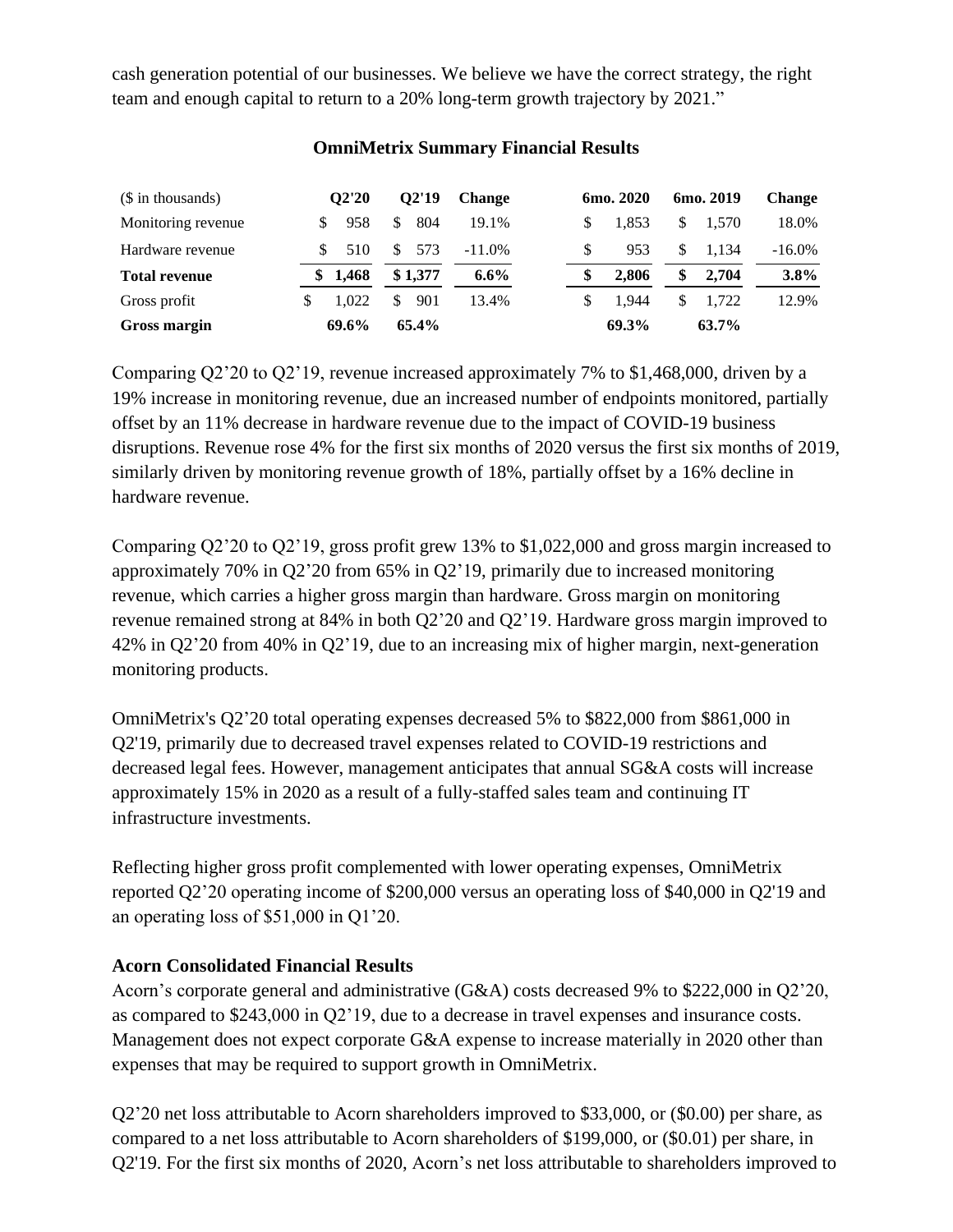\$316,000, or (\$0.01) per share, versus \$436,000, or (\$0.01) per share in the first six months of 2019. The first half of 2019 included \$30,000 in cost of sales due to an inventory write-off related to discontinued technology.

## **Liquidity and Capital Resources**

Cash generated from operating activities improved to \$78,000, compared to a use of cash of \$423,000 in the first half of 2019, primarily due increased receivable collections as well as a reduced net loss. At June 30, 2020, consolidated cash and cash equivalents increased to \$1,760,000 from \$1,247,000 at December 31, 2019. Acorn's consolidated cash includes aggregate loan proceeds of approximately \$462,000 received in Q2'20 under the Coronavirus Aid, Relief and Economic Security Act, which the company expects to be substantially forgiven. OmniMetrix's outstanding balance on its receivables-based line of credit at June 30, 2020 was \$181,000 compared to \$136,000 at 2019 year end. Acorn management believes the Company's current cash, expected cash flow from operations and available borrowings provides sufficient liquidity to finance the company's operating activities for the foreseeable future.

The ongoing global impact of the Coronavirus continues to be uncertain, and the Company's operations may be materially affected by the Coronavirus pandemic, including a material adverse impact on the Company's financial position, operations and cash flows. Possible effects may include, but are not limited to, disruption to the Company's customers and revenue, absenteeism in the Company's labor workforce, and unavailability of products and supplies used in operations.

# **Conference Call Details**

| Date/Time:                         | Thursday, August 13th at 11:00 am ET                                                                                          |  |  |  |  |
|------------------------------------|-------------------------------------------------------------------------------------------------------------------------------|--|--|--|--|
| <b>Dial-in Number:</b>             | 1-844-834-0644 or 1-412-317-5190 (Int'l)                                                                                      |  |  |  |  |
| <b>Online Replay/Transcript:</b>   | Audio file and call transcript will be posted to the                                                                          |  |  |  |  |
|                                    | Investor section of Acorn's website when available.                                                                           |  |  |  |  |
| <b>Submit Questions via Email:</b> | $\operatorname{acfn}\nolimits @ \operatorname{catalyst-ir}.\nolimits com - \operatorname{before}\nolimits$ or after the call. |  |  |  |  |

## **About Acorn (**[www.acornenergy.com](http://www.acornenergy.com/)**)** and **OmniMetrixTM** [\(www.omnimetrix.net\)](http://www.omnimetrix.net/)

Acorn Energy, Inc. owns a 99% equity stake in OmniMetrix, a pioneer and leader in machine-tomachine (M2M) and Internet of Things (IoT) wireless remote monitoring and control solutions for stand-by power generators, gas pipelines, air compressors and other industrial equipment. OmniMetrix's proven, cost-effective solutions make critical systems more reliable. The company monitors tens of thousands of assets for customers, which include 25 Fortune/Global 500 companies. In addition to generators in homes, OmniMetrix solutions monitor critical equipment used in cell towers, manufacturing plants, medical facilities, data centers, retail stores, public transportation systems, energy distribution, and federal, state and municipal government facilities.

## **Safe Harbor Statement**

This press release includes forward-looking statements, which are subject to risks and uncertainties. There is no assurance that Acorn will be successful in growing its business, reaching profitability, or maximizing the value of its operating company and other assets. A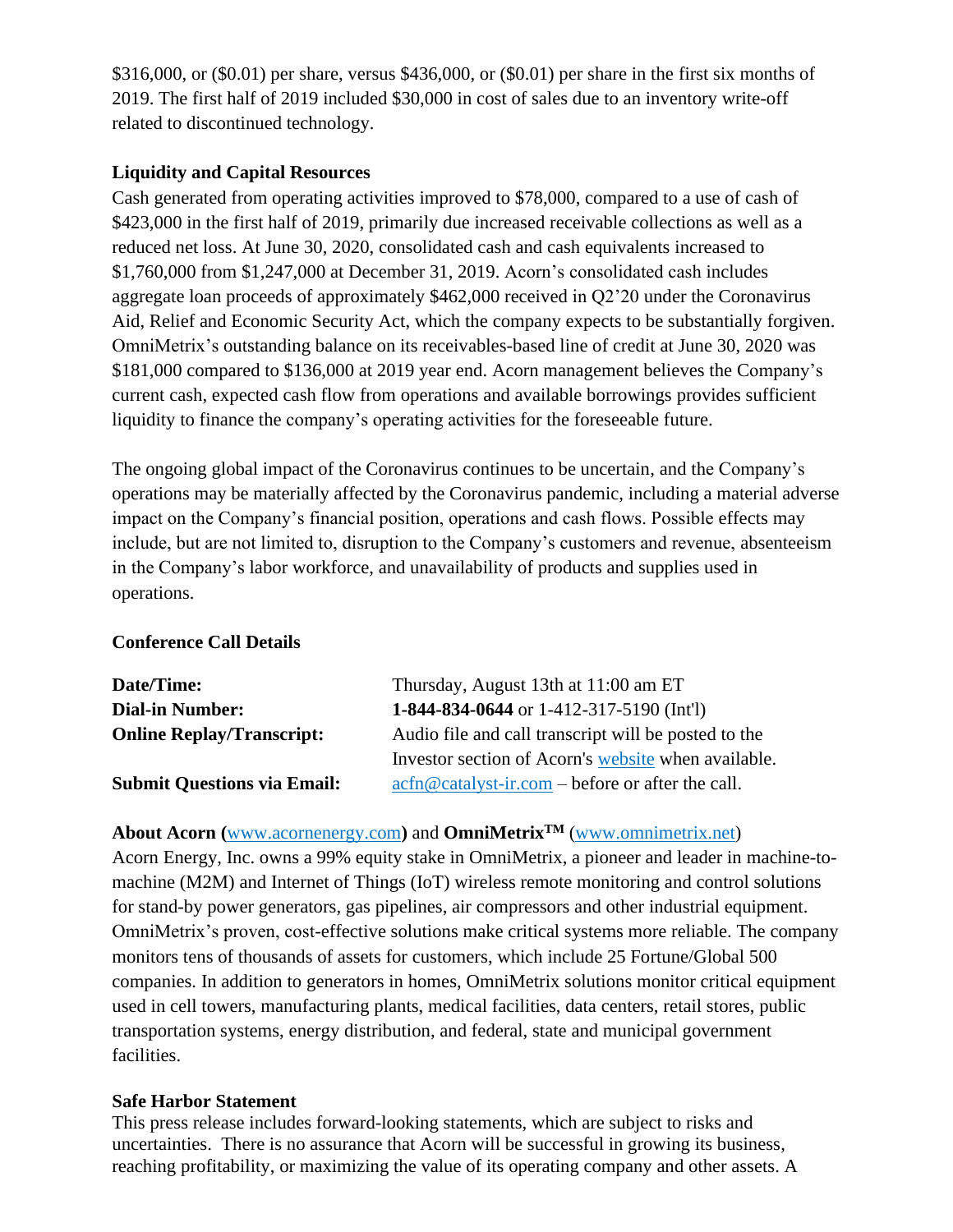complete discussion of the risks and uncertainties that may affect Acorn Energy's business, including the business of its subsidiary, is included in "Risk Factors" in the Company's most recent Annual Report on Form 10-K as filed by the Company with the Securities and Exchange Commission.

#### **Follow us**

Twitter: [@Acorn\\_IR](https://twitter.com/ACORN_IR) and [@OmniMetrix](https://twitter.com/OmniMetrix)

## **Investor Relations Contacts**

Catalyst IR William Jones, 267-987-2082 David Collins, 212-924-9800 [acfn@catalyst-ir.com](mailto:acfn@catalyst-ir.com)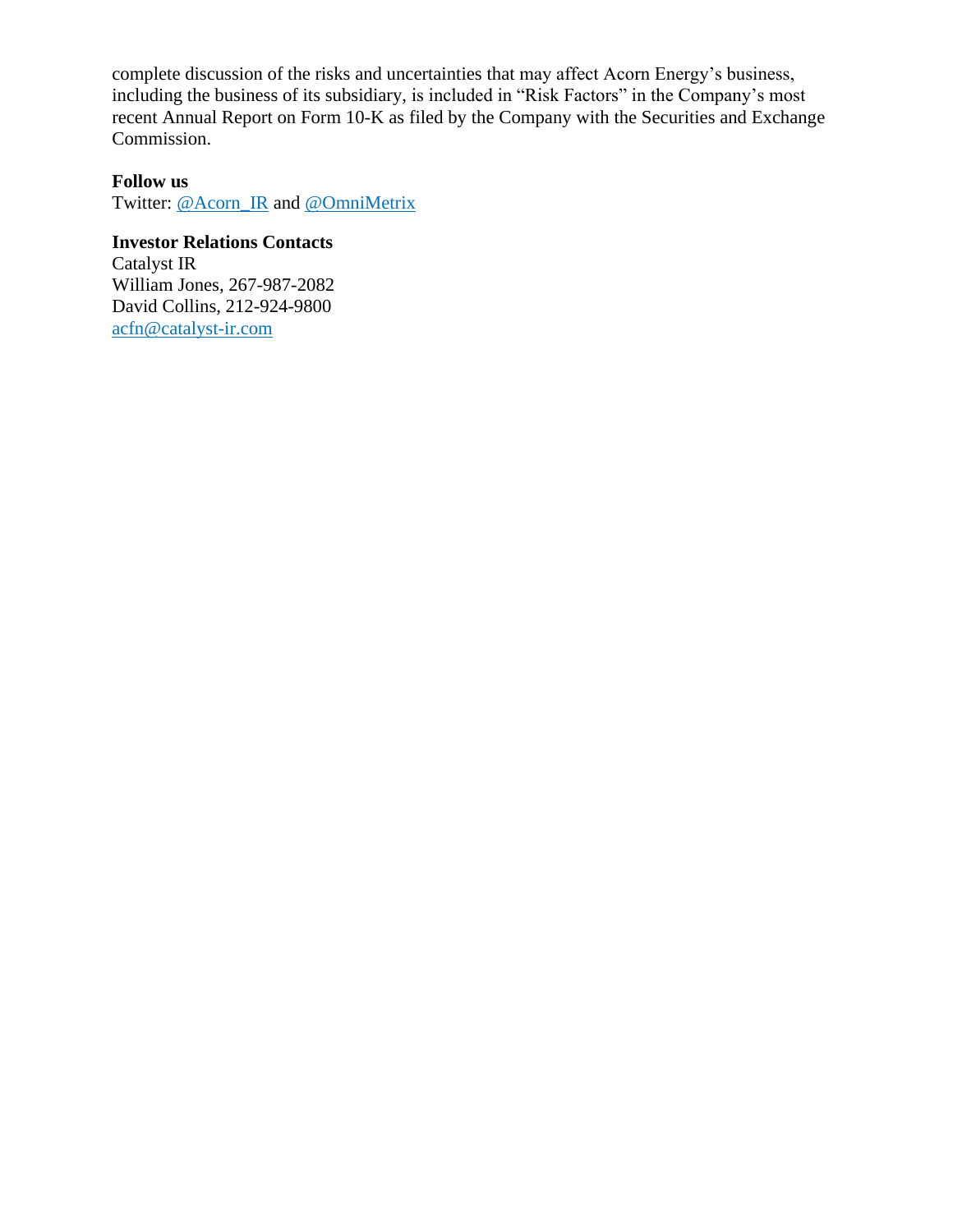#### **ACORN ENERGY, INC. AND SUBSIDIARIES CONDENSED CONSOLIDATED STATEMENTS OF OPERATIONS (UNAUDITED) (IN THOUSANDS, EXCEPT PER SHARE DATA)**

|                                                                                                    |               | <b>Six months ended</b><br><b>June 30,</b> | Three months ended<br><b>June 30,</b> |        |                           |        |                           |        |
|----------------------------------------------------------------------------------------------------|---------------|--------------------------------------------|---------------------------------------|--------|---------------------------|--------|---------------------------|--------|
|                                                                                                    |               | 2020                                       |                                       | 2019   |                           | 2020   |                           | 2019   |
| Revenue                                                                                            | $\mathcal{S}$ | 2,806                                      | \$                                    | 2,704  | $\boldsymbol{\mathsf{S}}$ | 1,468  | \$                        | 1,377  |
| $Cost of sales - products and services$                                                            |               | 862                                        |                                       | 952    |                           | 446    |                           | 476    |
| Cost of sales $-$ other                                                                            |               |                                            |                                       | 30     |                           |        |                           |        |
| Gross profit                                                                                       |               | 1,944                                      |                                       | 1,722  |                           | 1,022  |                           | 901    |
| Operating expenses:                                                                                |               |                                            |                                       |        |                           |        |                           |        |
| Research and development expenses                                                                  |               | 293                                        |                                       | 283    |                           | 138    |                           | 139    |
| Selling, general and administrative expense                                                        |               | 1,947                                      |                                       | 1,909  |                           | 906    |                           | 965    |
| Total operating expenses                                                                           |               | 2,240                                      |                                       | 2,192  |                           | 1,044  |                           | 1,104  |
| <b>Operating loss</b>                                                                              |               | (296)                                      |                                       | (470)  |                           | (22)   |                           | (203)  |
| Finance expense, net                                                                               |               | (20)                                       |                                       | 5      |                           | (10)   |                           | (1)    |
| Loss before income taxes                                                                           |               | (316)                                      |                                       | (465)  |                           | (32)   |                           | (204)  |
| Income tax expense                                                                                 |               |                                            |                                       |        |                           |        |                           |        |
| Net loss                                                                                           |               | (316)                                      |                                       | (465)  |                           | (32)   |                           | (204)  |
| Non-controlling interest share of net loss (income)                                                |               |                                            |                                       | 29     |                           | (1)    |                           | 5      |
| Net loss attributable to Acorn Energy, Inc.<br>shareholders                                        | \$            | (316)                                      | \$                                    | (436)  | \$                        | (33)   | \$                        | (199)  |
| Basic and diluted net loss per share                                                               |               |                                            |                                       |        |                           |        |                           |        |
| attributable to Acorn Energy, Inc.<br>shareholders:                                                | $\frac{1}{2}$ | (0.01)                                     | \$                                    | (0.01) | \$                        | (0.00) | $\boldsymbol{\mathsf{S}}$ | (0.01) |
| Weighted average number of shares outstanding<br>attributable to Acorn Energy, Inc. shareholders - |               |                                            |                                       |        |                           |        |                           |        |
| basic and diluted                                                                                  |               | 39,659                                     |                                       | 30,515 |                           | 39,687 |                           | 30,675 |